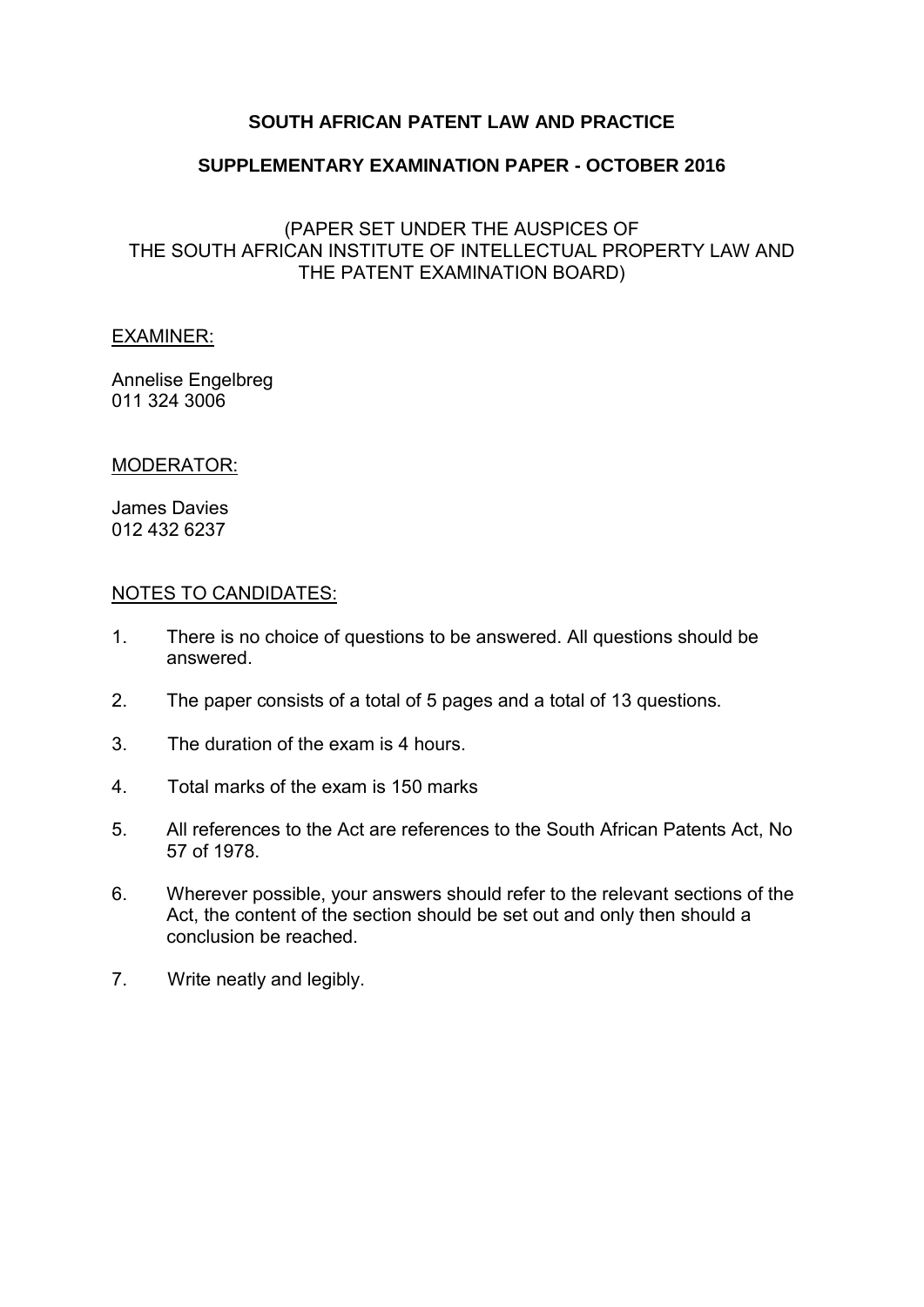# **QUESTION 1 [21 MARKS]**

1.1 Referring to section 25(2), mention the things which are not an invention in terms of the Act. How are these exclusions countered by section 25(3)?

(9 marks)

- 1.2 You consult with a new client on the possible protection of an invention in South Africa through the filing of a patent application. The client advises you that there has been some prior use of the invention. Advise the client fully on:
	- (i) what type of use may be excused in terms of the Act, and
	- (ii) the type of use that would be deemed novelty destroying. Refer to the Act.

(12 marks)

# **QUESTION 2 [12 MARKS]**

Your client's patent application is to be granted soon. There may be a need to amend the claims of the patent application. In terms of section 51, advise your client on whether to amend the patent application prior or after grant. (12 Marks)

# **QUESTION 3 [12 MARKS]**

Your client has made some changes to his invention after an application for a patent accompanied by a complete patent specification has already been filed. Explain the options available to your client under sections 39 and 51(8) respectively for the case (i) where the application is still pending and (ii) has already proceeded to grant. Comment on any exceptions in so far as rights or obligations are concerned.

(12 marks)

# **QUESTION 4 [8 MARKS]**

- 4.1 The correction of which errors may the registrar or the commissioner of patents authorise in terms of section 50 of the Act? (3 marks)
- 4.2 When is an applicant for amendment of a patent obliged to apply to court for the amendment and what may the court do on receipt of an application for amendment? (4 marks)
- 4.3 When may the commissioner of patents not set aside an amendment made in conflict with the provisions of section 51 of the Act? (1 mark)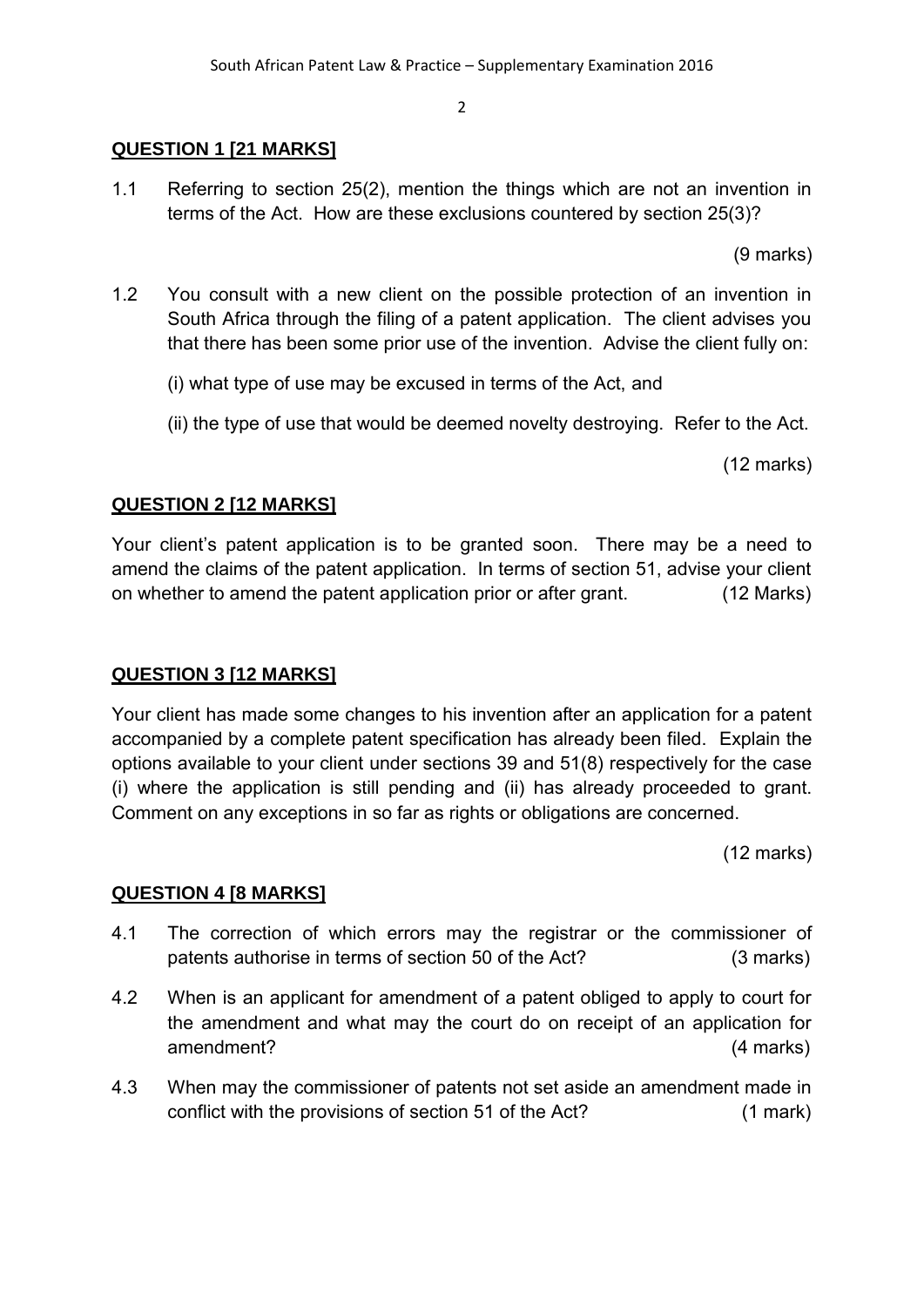### **QUESTION 5 [21 MARKS]**

- 5.1 List the grounds of revocation. Give a very brief explanation where a ground refers to another section. The other sections need not be discussed at length, only give an overview of what the other section relates to. (19 marks)
- 5.2 Who may bring an application for revocation and when may such an application be brought? (2 marks)

### **QUESTION 6 [14 MARKS]**

6.1 For what kind of relief is a plaintiff in proceedings for infringement entitled?

(6 marks)

6.2 In certain circumstances, a patentee will not be entitled to the relief in proceedings for infringement. Discuss these restrictions, relevant periods concerned, and rights of a potential infringer in terms of section 66.

(8 marks)

### **QUESTION 7 [2 MARKS]**

In deciding to restore a patent, the registrar has to be satisfied that certain requirements have been met. List the requirements. (2 marks)

### **QUESTION 8 [6 MARKS]**

Your client has applied for a patent, the working of which would result in the infringement of a prior patent. Your client is intending to obtain a compulsory licence. In terms of section 55, what should your client prove? (6 marks)

### **QUESTION 9 [12 MARKS]**

South African patent application no. 2004/01234 (ZA 2004/01234) was filed on 13 February 2004, accepted on 8 January 2005 and proceeded to grant on 26 March 2005. The patent claims priority from South African provisional patent application 2003/01544 (ZA 2003/01544) filed on 5 March 2003.

South African patent application no. 2005/07765 (ZA 2005/07765) was filed as a national phase application on 17 July 2005. ZA 2005/07765 was based on a PCT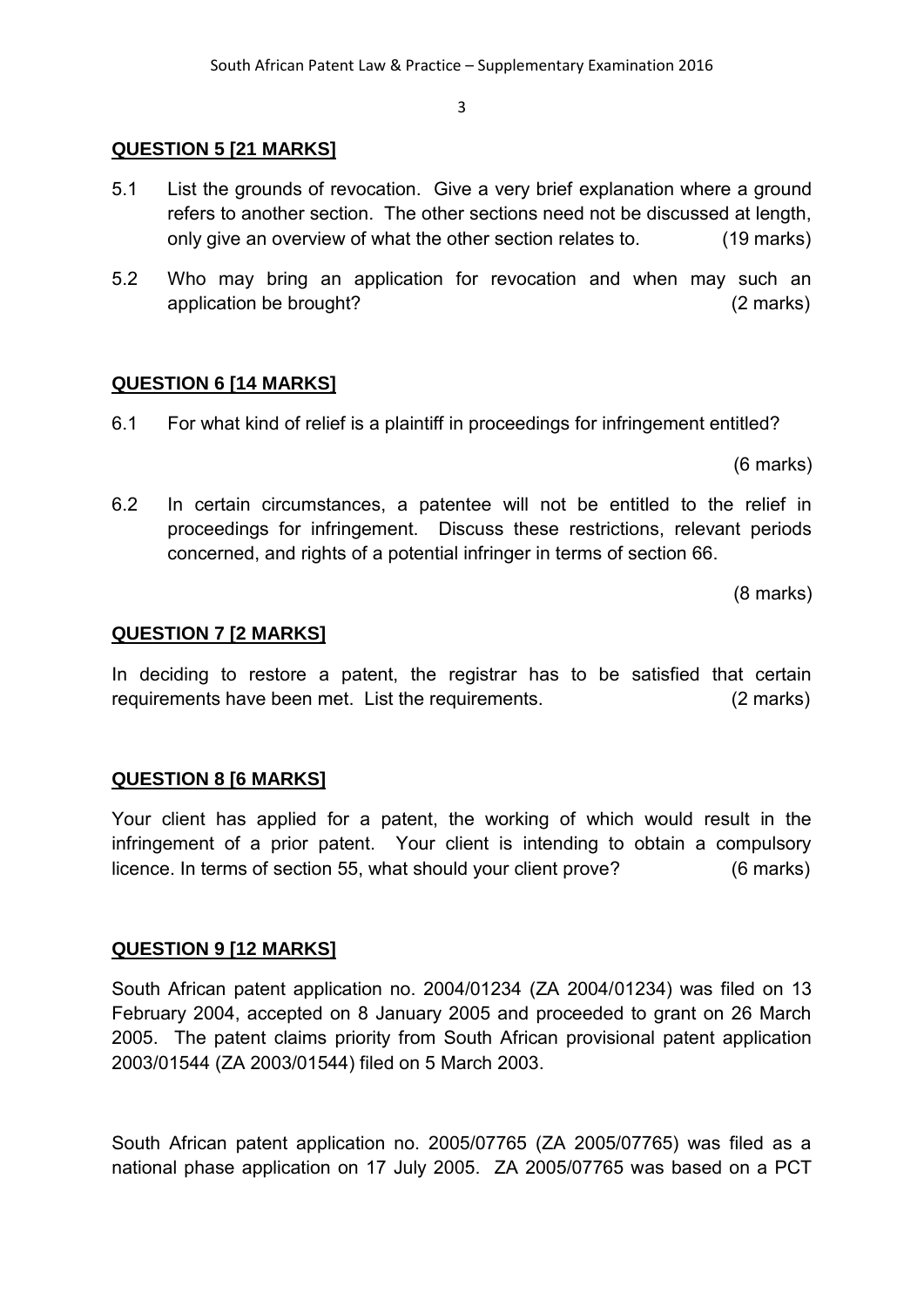patent application with a filing date of 18 February 2004. The PCT patent application claimed priority from US provisional patent application no. 60/073,255 which was filed on 22 February 2003. ZA 2005/07765 was accepted on 24 April 2006 and proceeded to grant on 26 June 2006.

In respect of (1) ZA 2004/01234 and (2) ZA 2005/07765

- 9.1 When is/was the first renewal fee due? (2 marks)
- 9.2 Are extensions available in terms of the renewal fees? (1 mark)

9.3 If all the renewal fees are paid, when will the terms of the patents expire?

(2 marks)

- 9.4(a) What was the final deadline for filing a complete patent application from ZA 2003/01544? (1 mark)
- 9.4(b) Would your answer have differed if the priority application was filed in another convention country? (1 mark)
- 9.5 What was the deadline, including any extensions, for filing the national phase patent application based on the PCT patent application? (1 mark)
- 9.6 The inventions disclosed in ZA 2004/01234 and ZA 2005/07765 relate to exactly the same invention. Which patent would be valid against the other in terms of novelty requirements? First set out the relevant section in the Act and then provide your answer. (4 marks)

# **QUESTION 10 [7 MARKS]**

Your client expresses an interest in filing a PCT application. Advise your client on the advantages and disadvantages of doing so. (7 marks)